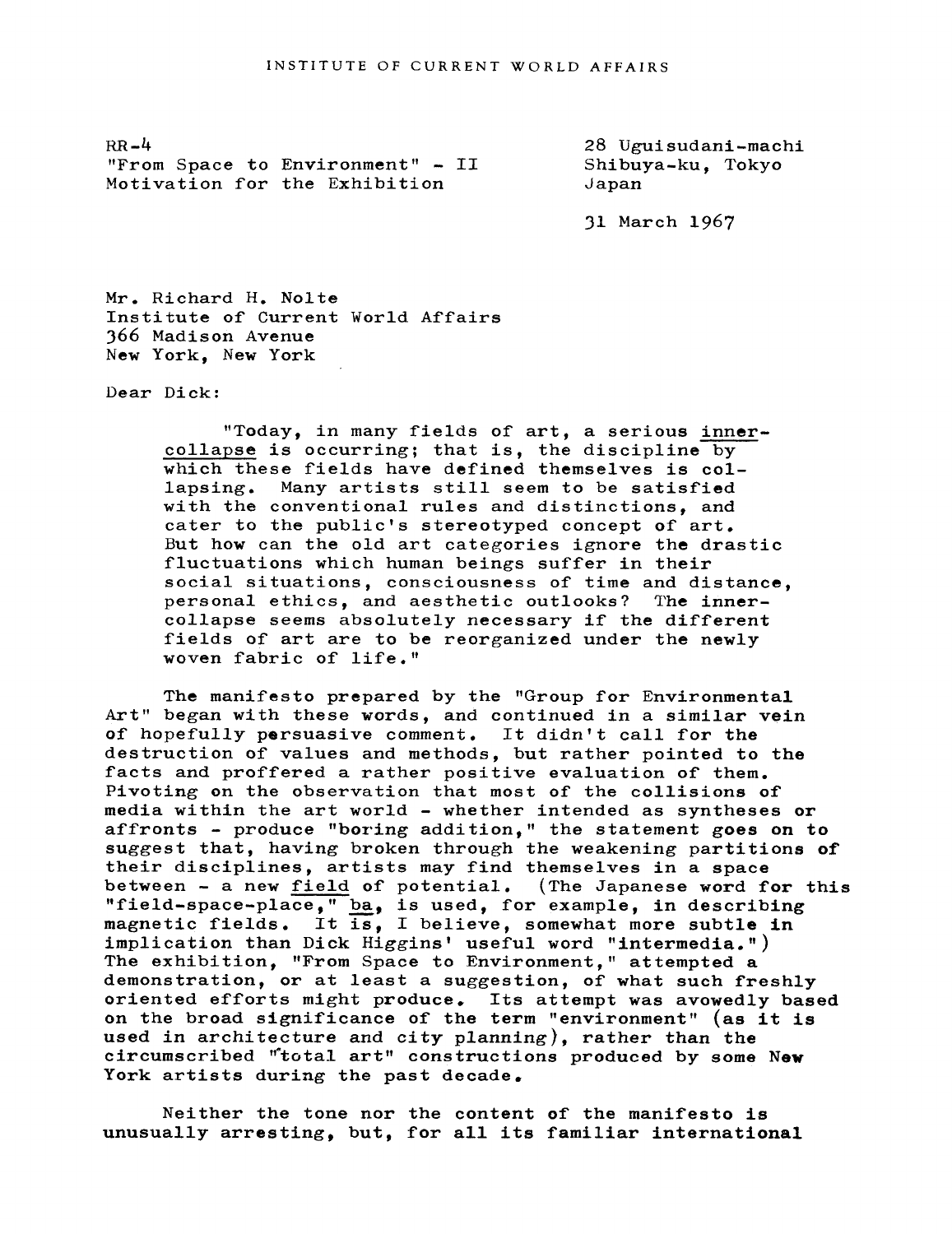surface, there are implicit in it several meaningful parallels between the espoused view of art and Japanese society itself. If life in any country prods one into an awareness of collision old with new, East with West, fender with fender - it is in Japan. To the point of cliche. Yet their country has certainly profited from confrontations, and it is therefore not entirely surprising that the Japanese should look upon the present state of Western art with less alarm and more optimism than most of our critics. They may be for historical reasons more impassive, more accustomed, if vicariously, to the exhilaration and challenge of the relatively sudden confrontations which their island isolation has brought about. Unlike the world's other stable societies, most of which have also received strong doses of sudden intervention, the Japanese have remained free of the continuous pressures and adjustments, expectations and accommodations that accessible land frontiers often necessitate. They have, as a people, a remarkable Way with assimilation. One which allows the coexistence of preservation and invention, and seems to demonstrate quite convincingly the advantages of juxtapositionof existence in a "space between." It might be objected that my parallel between the stance of the manifesto and the facts of Japanese society is on soft ground when it comes to the matter of "inner-collapse," but, stripped of the emotionalism which is appropriate to its use in the manifesto, there may be something relevant in the term "inner-collapse" as well.

Later in the manifesto, the following passage occurs:

"The exhibition.., was conceived with the intent of breaking down the conventional barriers between art fields, and of seeking the chaotic, fertile place  $(ba)$ of conflict beyond. We believe our works, far from being self-sufficient, can be realized only by the integration of the observer with his environment, and that they (the observers) must always be receptive."

If "inner-collapse" is not taken to imply, as we might easily suppose, rampant destruction and confusion, but rather the dissolution of formalized (and therefore only temporarily useful) barriers, then it can be seen as related to receptiveness. And the observant and receptive attitude (Zen meditation) is a common feature of many Japanese situations, a feature which has been evinced, classically, in such disparate phenomena as the tea ceremony and architecture. At one time in the island's history, Zen mediated the poverty and oppressiveness of peasant life by teaching a new outlook. It held that the way to happiness and spiritual fulfillment could be found in almost any simple daily act, provided it was performed with proper care and observation. The people were encouraged to seek a stable relation with the features of their lives by learning to see them from a different perspective or in a new spirit (to prize highly, for instance, the simple features of the few possessions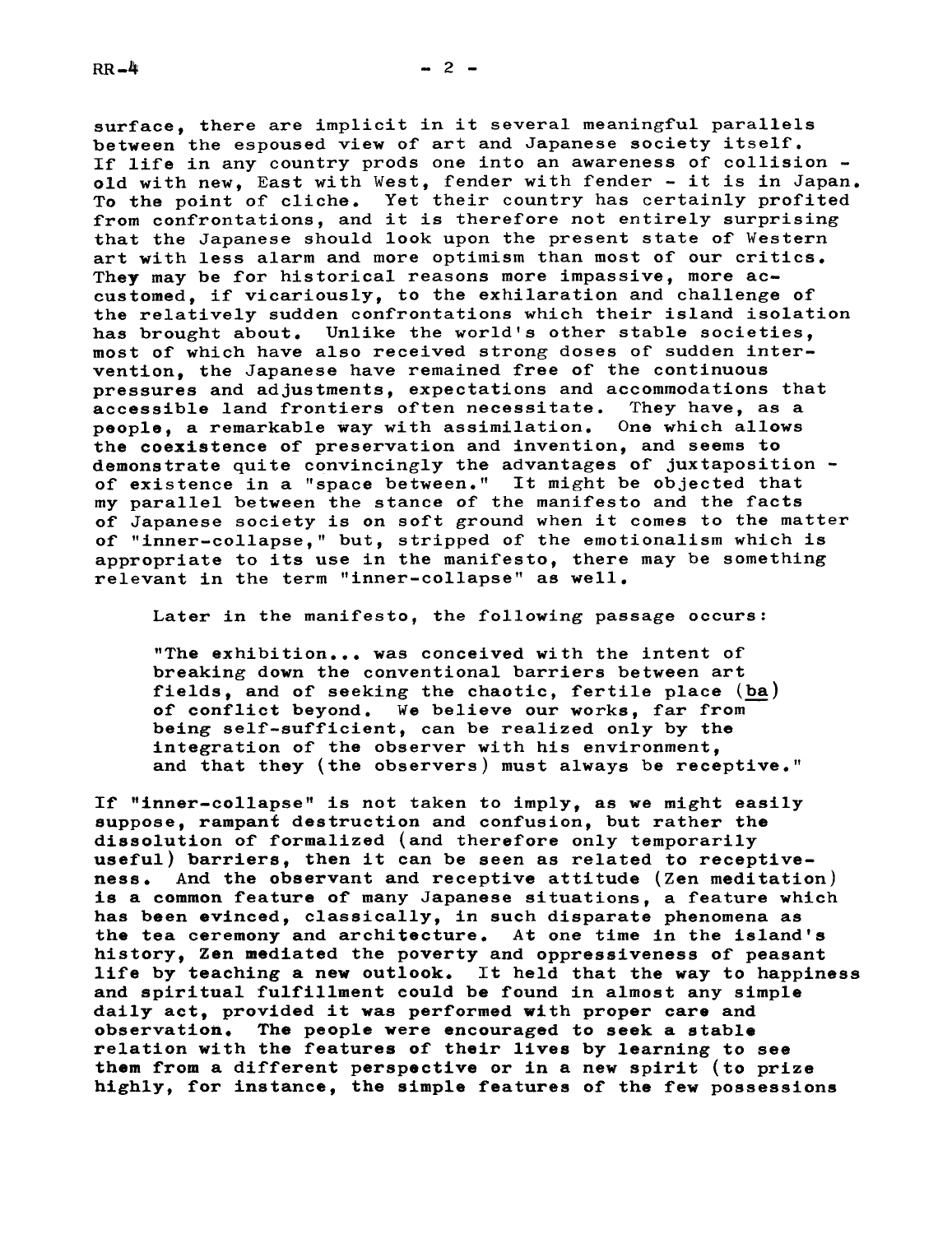which poverty allowed). Acceptance, according to Zen, was preferable to altering the facts. This precept - that it is better to refine one's sensitivity to what exists, rather than to make something new - is still operative, and it may relate to the more eneral question of imitativeness and originality in Japan.

As mentioned above, receptivity was essential to full participation in the tea ceremony, which arose in the 13th century as an aid to Zen meditation. In its purest, purist form, the ceremony consisted of a quiet though elaborate procedure for brewing and serving tea to a group of four or five persons, seated in a small room reserved for this purpose. While the beverage was drunk, aesthetic discussions were carried on, and adepts reported that the whole universe could be sensed through the performance. The universal analogy was not something aggressively sought, but was rather subtlely encouraged by attention and openness.

In the manifesto, the exhibitors stated that their works could "be realized only by the integration of the observer with his environment" (emphasis supplied). This is quite different from the position which thrusts "objects" of one sort or another at us, objects which are to be "understood and appreciated" by means of respectful study. Another point of interest in the same passage is the use of the word "barriers." (The English translation was done by critic Yoshiaki Tono, a central figure in planning the exhibition.) Firstly, the word is not applied to "art and life," but to "art and art," where cumbersome barriers unquestionably do exist. Secondly, "barriers" again raises the subject of Japanese architecture and the manner in which it has deëmphasized obstruction with the aim, at least in part. of promoting receptivity.

There was, I understand, considerable difficulty in settling on a proper name for the show. Though there are several words in Japanese which relate to the English "space," there is no direct equivalent (the transliteratlon supeisu is increasingly used by scientists and architects). Kankyo  $("environment")$  is a concept borrowed from the West relatively recently, and implies an interaction with some aspect of one's surroundings. As a term, its vitality has faded through common usage. For similar reasons,  $k$  $ukan$  (associated with physics and, recently, with astronauts) was used somewhat grudgingly. Since so much has been said with reference to "space" in Japanese architecture, it provides a good foil for discussing some other relevant terms and outlooks. Such clarification, in turn, may help one to understand the following speculation on motivation for the exhibition.

The traditional Japanese sense of "spaoe" is complex and irplles more than physical dimension or relative emptiness. The idea of dimension relates to the Western notion of bounded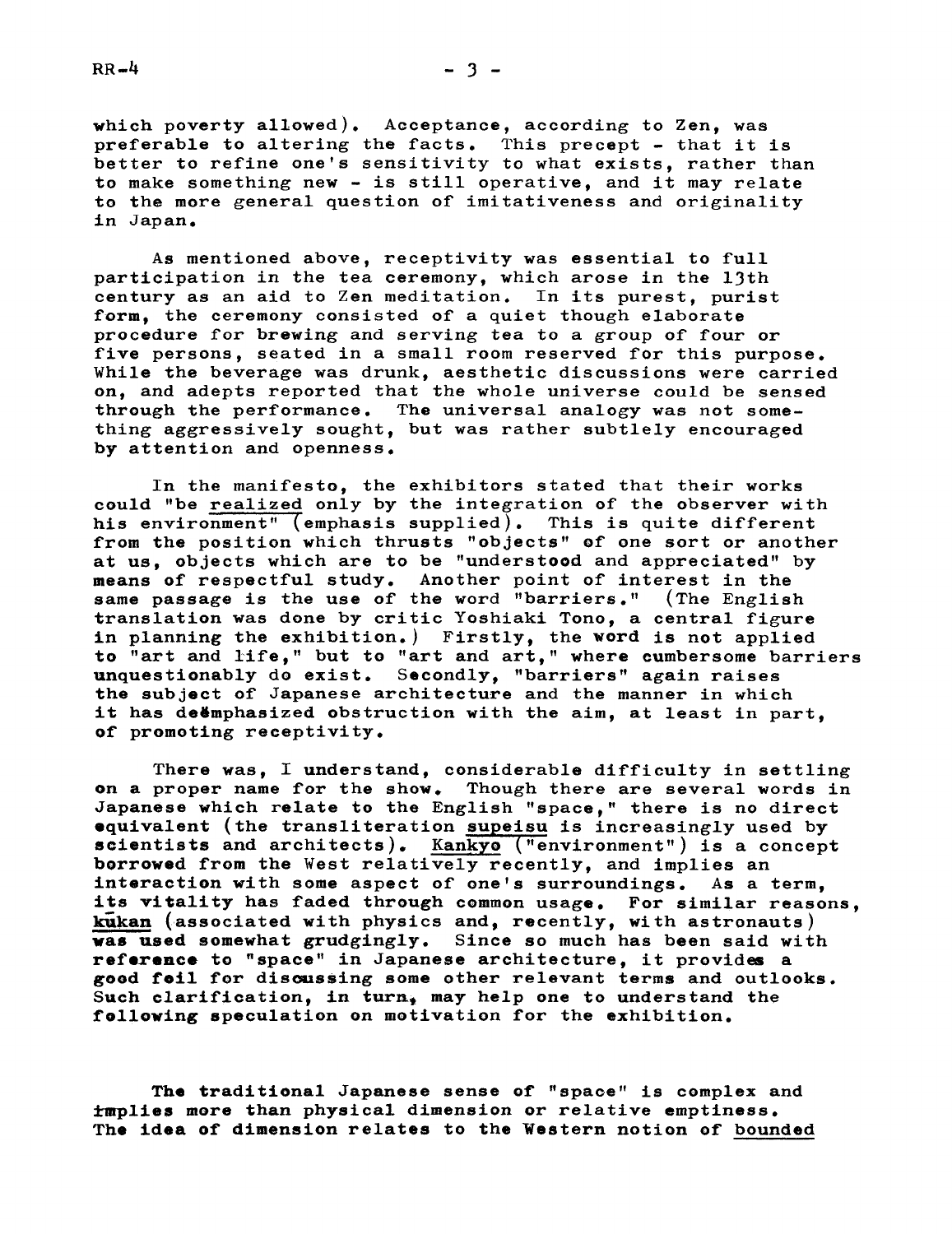volume, and it is precisely the intrusion of the Western notion of boundary on their freely felt space which has led them to an interest in "environment" in the contemporary Western sense.

Before the fifteenth century, Japanese residences were more or less open throughout their entire volume, and moveable screens, or  $\overline{{\rm shoji}}$  (meaning, literally, "interceptor"), were used to set off various parts of the house when needed. Shoji evolved some time ago into transluscent sliding doors, and are still used when light transmission is desired (between rooms or directly from out-ofdoors). They are formed by fixing stiff paper over a system of rectangular bracing slats (the configuration of which varies widely), and the geometry of the frames adds not only stability but an abstract visual appeal. Physical barriers as such, however, were scarce, and were reserved for storms or protection at night in the form of portable wooden shutters. It might be mentioned that, in early times, men spoke to women on social occasions only from opposite sides of the moveable screens, which were, it would seem, called upon to intercept a variety of stimuli.

The house normally was opened to the elements, even when the areas within its compass came to be defined by means of shoji or the more substantial and opaque fusuma. Both forms of lightweight screening were slid back and forth as required, revealing various lines of sight to the outer world from positions within the house. These views or perspectives are nagame, from the verb nagameru ("to look at and contemplate"). On reflection, we realize that our attitudes toward either the windows or the doors of Western architecture have little to do with interception and contemplation (a continuity from "in" to "out"), and rather more to do with access. The Japanese habit suggests a sheltering, defining function for architecture as opposed to the massive confinement that Occidental temperaments and climates have evolved.

A quote from Heinrich Engle's "The Japanese House" elaborates the nature of the traditional house and its undemanding, unobtrusive qualities:

'All living rooms, regardless of their size and function, are controlled by the same material, same treatment, same scale... (This) allows for both addition and fusion of rooms of different sizes without affecting the static quality of their space. ... There is no physical accentuation of space that could manifest a beginning or end. Thus, opening room to room is but setting equal to equal so that they either fuse completely, or, if they remain separate, do not compete with each other; space, in spite of all flexibility of the partitions. remains in balance and static. It does not flow."

Since the concept of wall was relatively unimportant to the, traditional house structure (as are the fleer to ceiling windows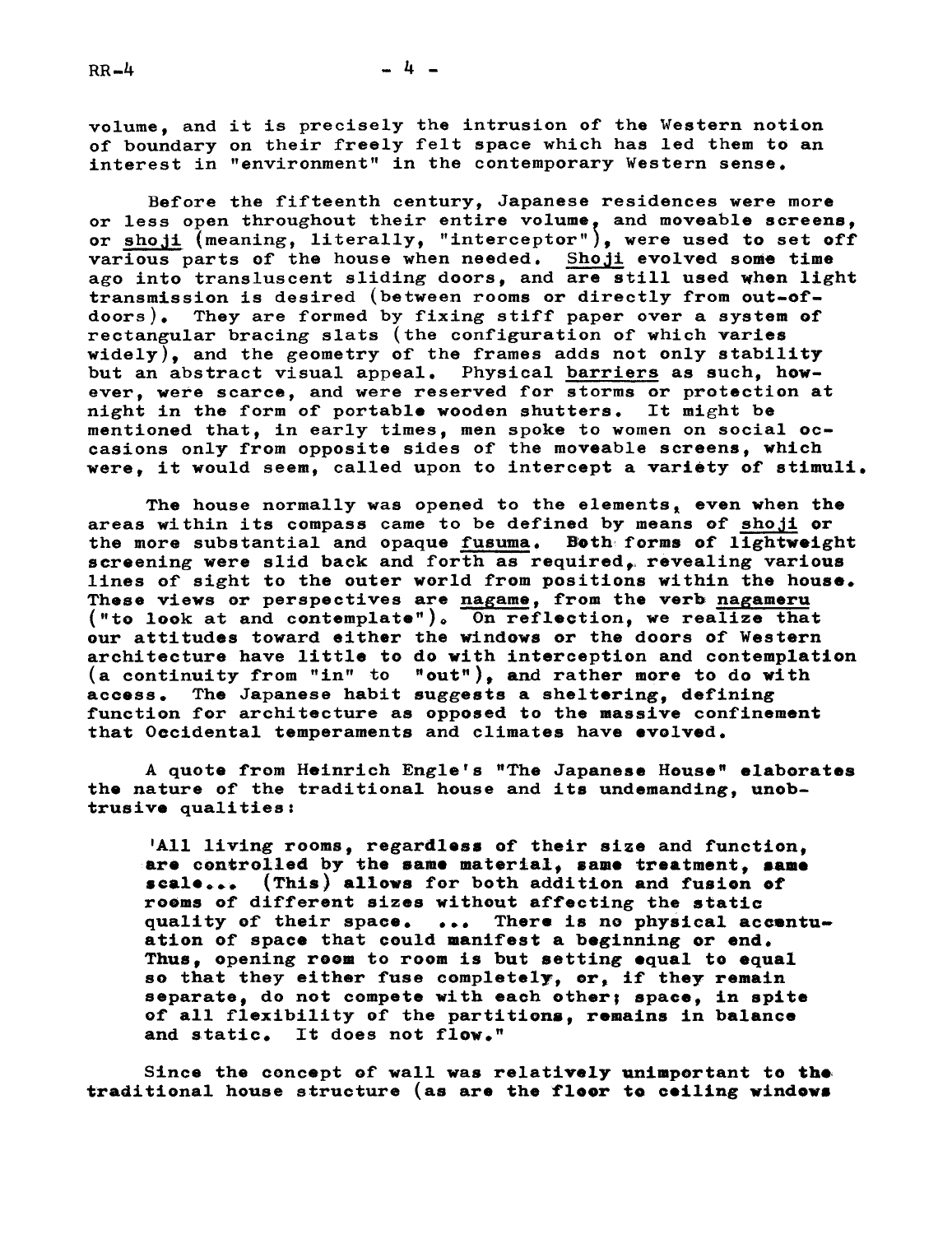$-$  "non-bearing walls" - of contemporary slab-lift architecture), roofs assumed greater significance, and were sometimes overbearing. Furthermore, spaciousness or openness in rooms is expressed by the word hiroi (meaning "wide"), the significance of which is confined to two dimensions. The area over which a roof presides is more to the point, here, than the volume which the house "encloses." But, for the feeling of enormity which broad, high halls, or more probably landscapes, can give, the root "width" is doubled (to show exceeding degree) to give hirobiroshite iru.

The Japanese house, then, provided an area from which one could observe (and in which one could be observed by the watchful patriarch). If the peasant had little in the way of possessions, his religions (Zen Buddhism and Shintoism) counseled communion with those realities which are within everyone's reach - natural phenomena; and his buildings allowed, almost required it.

Not so directly relevant to architecture is the term  $ma_a$ oldest and most interesting of the words concerning space. Ma describes the "interval" existing between two things (objects. persons, points in time, etc.) which could, potentially, interact. It is distinct from agame, which is concerned with the process of observation, in that it focuses on an awareness of the possibility of interaction with them. Normally, we tend to associate the Orient with quiescence  $-$  at least until recently  $-$  but the Japanese sense of relation in space and time has long had a dynamic component: ma.

The foregoing, hopefully, illuminates Japanese attitudes, though it is by no means exhaustive. Architecture is, of Course, only one facet of their cultural history, but its implications are accurate, I think. In a fuller sense, as well, the interplay between man and nature, and the deliberated contentment with simplicity and sparseness, have come about naturally from geographical, religious, and economic factors. And, although the position of traditional architectural concepts is being relentlessly eroded by the requirements and means of modernization (more than two-thirds of Japan's present population lives in cities of 30,000 or more), the word meanings and many of the phenomena described remain apparent and influential.

Though Japan is saturated with tradition, it is a curious circumstance that disasters  $-$  fires, earthquakes, and wars  $$ have done a remarkably thorough job of obliterating history's physical monuments. This situation has come about partly because of a somewhat disinterested attitude towards permanence. While, on the one hand, the island's craftsmen have produced enormous cast bronze Buddhas with a very long implied life (The "Great Buddha" of Kamakura, executed in the mid-thirteenth century, is over  $42$  feet in height.), buildings for daily use are quite obviously perishable. Planned obsolescence is not new here. In at least one case, that of the Ise Grand Shrine,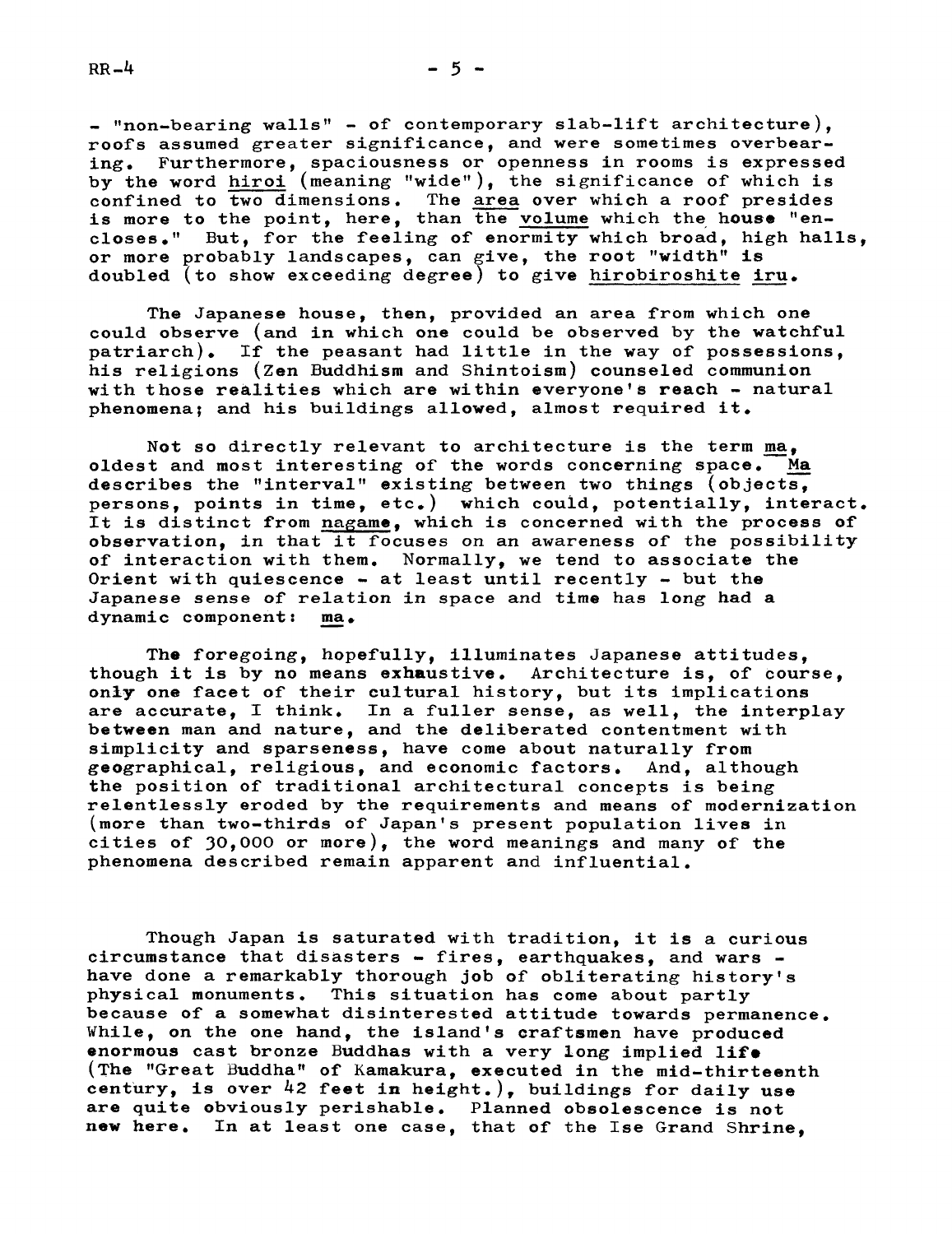demolition and construction on an alternate site is undertaken every twenty years. Basic elements of common architecture, shoji and fusuma, as well as tatami mats, evidently fragile, are regularly replaced. Wooden buildings are left unpainted, and are repaired when necessary by fresh unweathered wood.

Tatami mats are interesting in another sense, as well. They are locally made in a more or less standard size (approximately 3 x 6 feet), thickness, and construction, so that the floor area in all traditional houses and, by extension, most other buildings is expressed in terms of this unit. For over five hundred years the mats have, in a variety of geometrical configurations, comprised the standard flooring. The reflecting properties of their delicate, woven straw surfaces reverse depending on orientation, and this, too, adds pleasing visual variety to room space, as can be seen from the diagram:



(Various geometrical patterns for a six-mat room under matching incident light.)

The custom of removing shoes upon entering a Japanese house helps to preserve the tatami, and their clean rectilinearity is extended - by the sliding papered panels (which have the same dimensions) and dark beam-light wall construction over the remainder of the house's surface. Though the pervasively rectangular image is both satisfying and apparently economical, it is not scientifically modular. Its abstract reduplication contributes in another way to the sense of openness, though, in that one's surroundings seem more a collection of interchangeable and humanly scaled units than an artificially extended continuity (the long, blank, uninter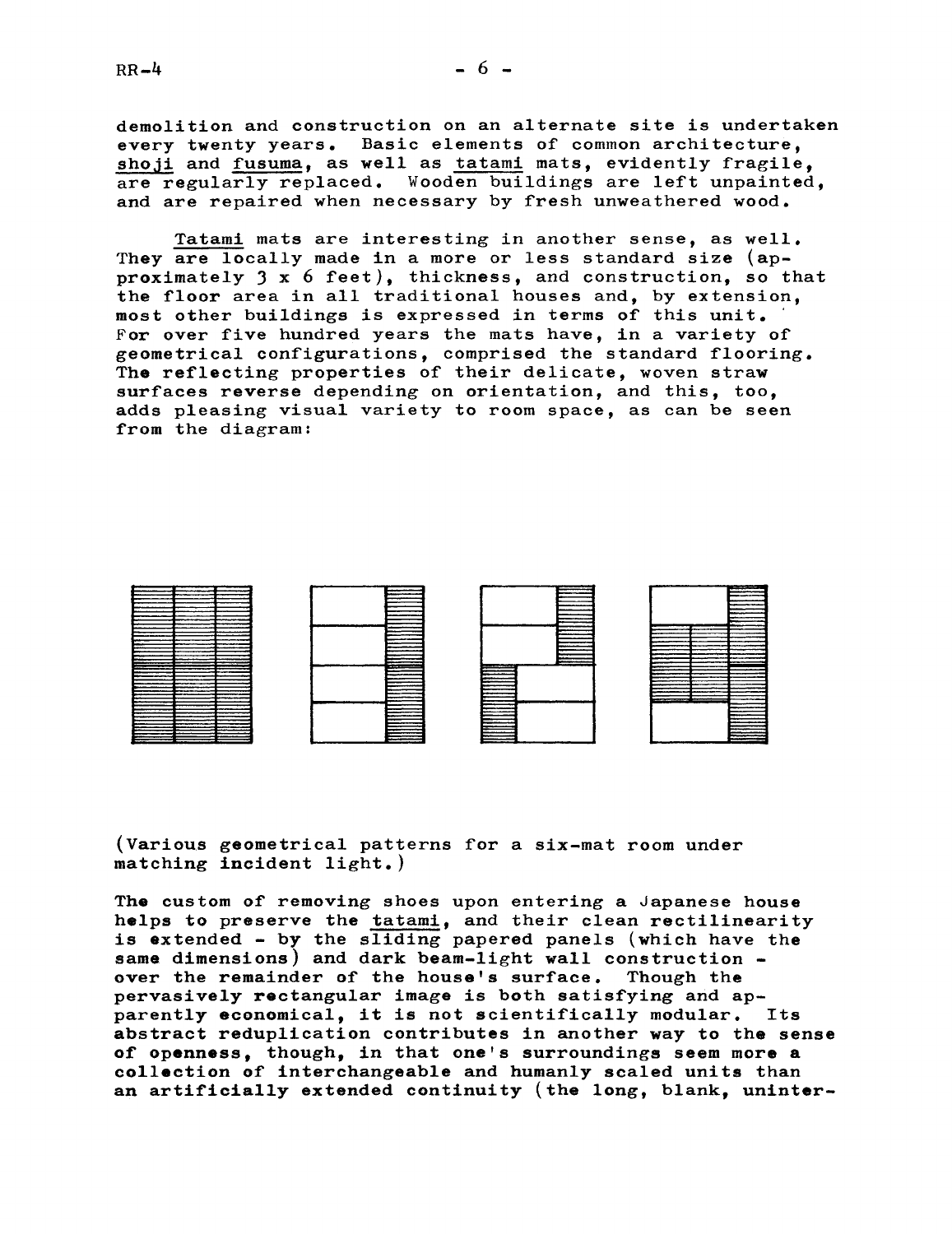rupted Western wall). Duplication (proliferation) of the heterogeneous urban buildings is another matter, however.

Tokyo embodies, with disturbing insensibility, many of the points in the present discussion: impermanence, the negative aspects of incohate proliferation, and the dominance of economic over aesthetic and humane criteria for the use of space. Though it has had several unsolicited opportunities for reform, most recently after the World War II bombings, it has remained carelessly unzoned and undisciplined. The has remained carelessly unzoned and undisciplined. architectural folliage seems to grow back, after each leveling, much as before. Tokyo has no image. 0nly building height has been limited, though more for fear of earthquakes than for aesthetic joy. Weathered, drab wooden shelters exist side by side with reinforced concrete masses which may display for example, a ten-story wall of solid, blazing white, neon tubing. Almost no large street is without sections of the corrugated metal plating which signals excavation, while no district is without its complement of either air compressor trucks, I-beams, and yellow-helmeted workers or the more modestly equipped carpenters, and their piles of the pre-cut, standard length timbers used in all traditional construction, no matter what the building's ultimate shape. Change is everywhere evident, and there is little thought, as in most large cities, for whether the results are better or worse in human terms. All this is bound to generate intense reactions, and the question is, what form will they take?

On the hopeful side, it is true that the Japanese have always been adept at building miniature models of grand subjects, and they have used both poetic imagination and technical skill in overcoming the scale and space restrictions of populous island life. Perhaps this quality will come into play against the strictures of city life.

Gardens - which exist in a profusion of distinct types, each with its own techniques - have traditionally served as convenient models of nature, and modulated from house to natural setting. The man, not within the confines but under cover of his house, looks out into a garden which is contrived so as to gradually bridge the discontinuity between architectural formality and the informality of nature. Roughly rectangular stone blocks at a terrace edge may suggest atami and lead the eye as well as the foot across progressively less regular shapes, away from the house and into the less functional, but no less rigorous, order of the garden. The trees in the distance, however, a mountain or the moon, are also part of a garden. Though unplanned, they may be planned for, and are included, along with sounds and smells, as integral elements in the garden's make-up.

Effects of huge conceptual or imaginative scale may be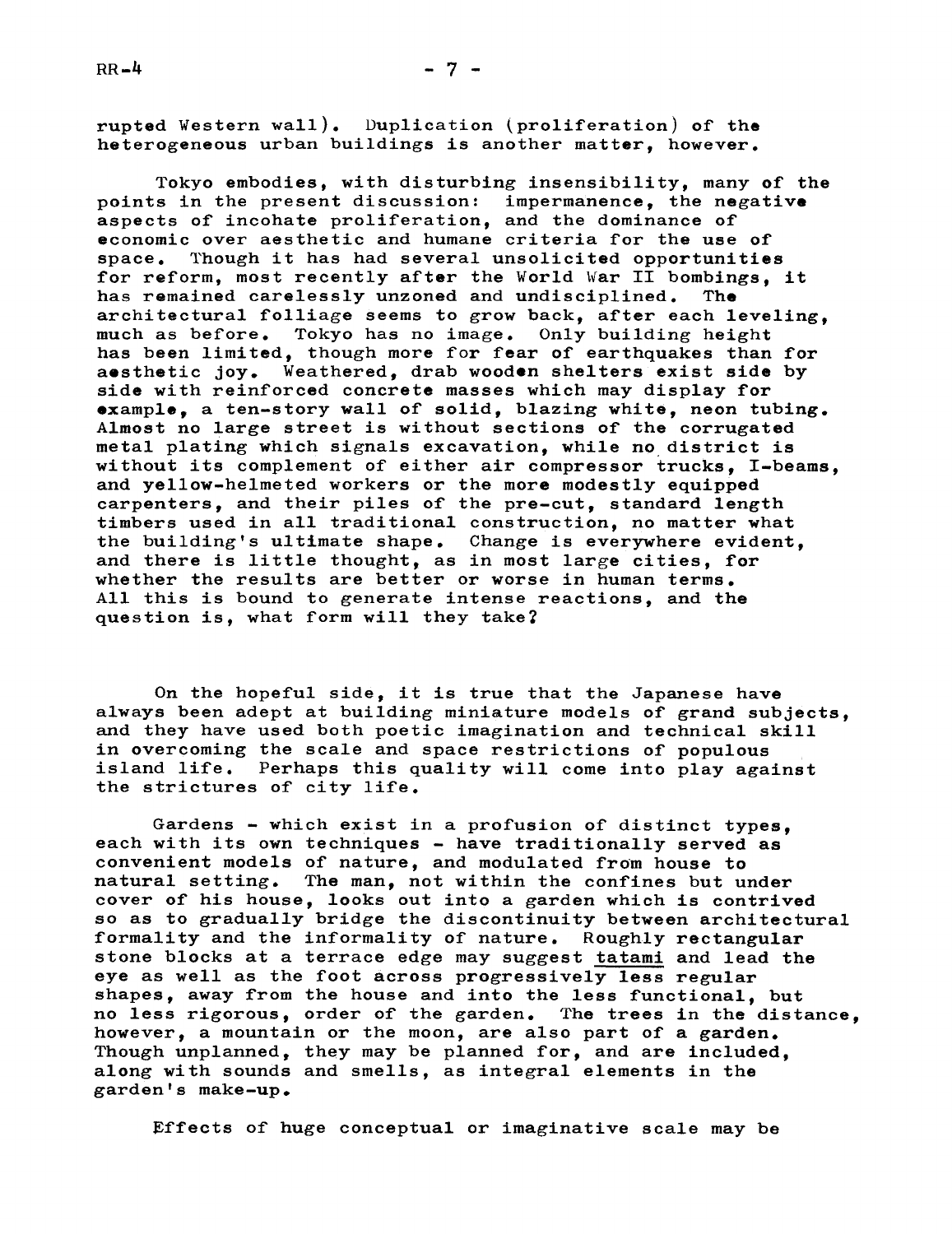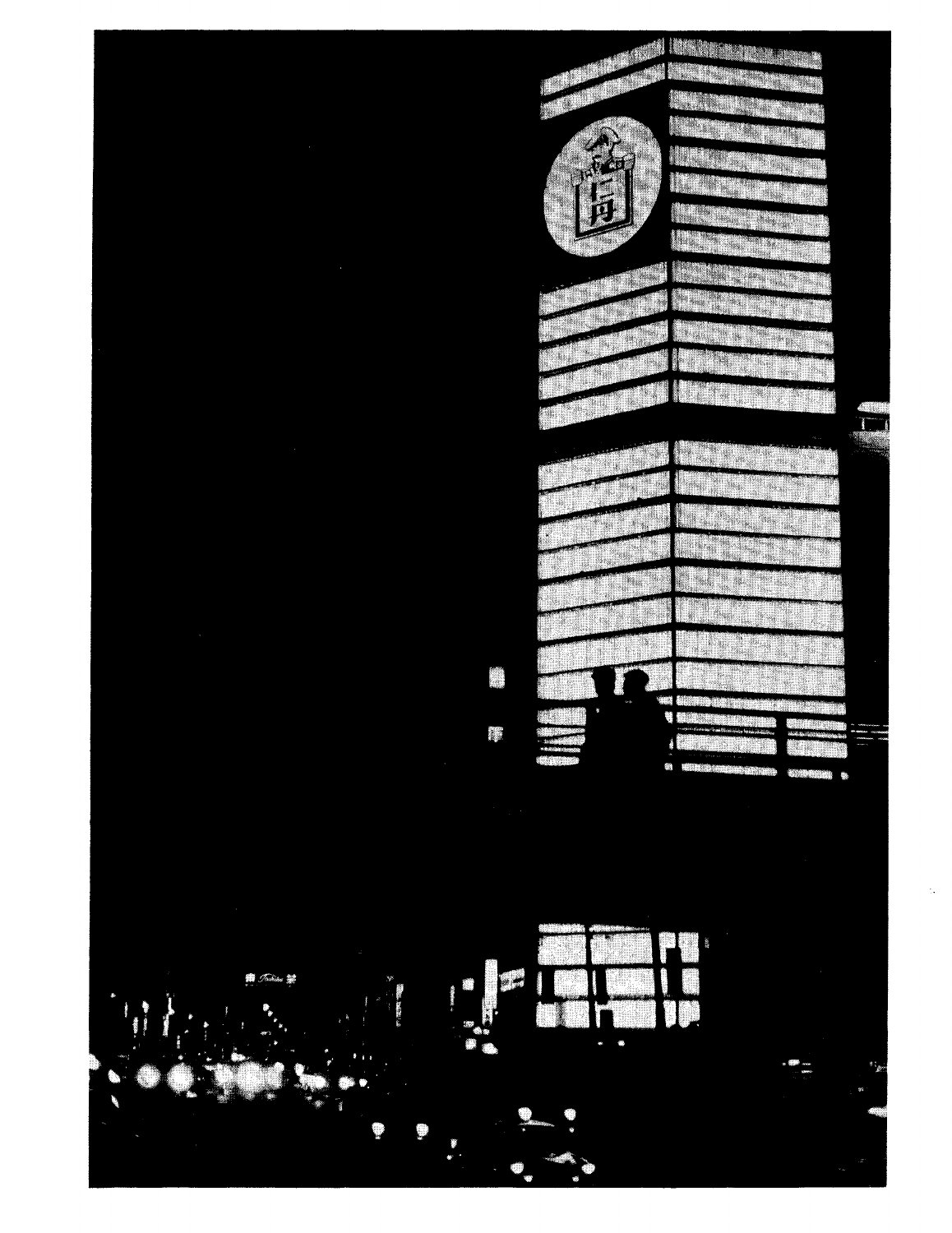$RR-4$ 

achieved through the asceticism of stone, as in the highly abstract garden of the Ryoanji Zen Buddhist Temple in Kyoto. Here, an area approximately 30 x 120 feet is covered with white gravel, broken only by five groups of irregularly shaped, dark rocks with their moss markings. The gravel is carefully raked each day in prescribed and flowing patterns with broad toothed implements, and the whole has remained virtually unchanged for over 500 years. The garden is a powerful visual allegory, the subject of which depends upon the viewer.

At the other practical extreme, is the reduction of nature to manageable size through miniaturization. Bonsai, dwarfed trees, are stunted by careful root pruning, and given artful shape through the weighting of branches. They are often part of miniature landscapes, another art in itself and distinct from gardens, and are reputed to attain well over one hundred years in age.

Though I have consciously succumbed to a kind of observer's euphoria, it is willingly done. This attitude toward gardens is natural and commonplace in Japan, and is implemented on a scale unimaginable elsewhere. Though the reasons for these and related phenomena and their actual significance to the Japanese is surely far less exotic than many commentators have suggested, they are, nonetheless, facts known to everyone here.

Realistically, one doubts that any traditional balances can counter present trends; and, though loyal to progress as exemplified in the brass, blare, and pollution of the megapolous, the Japanese, with the cultural background I have briefly sketched, must suffer more uneasiness than the majority of their fellow city dwellers in other parts of the world.

Even so apparently basic a requirement as the fast and accurate designation of addresses in Tokyo has been frustrated so far, by the people's unwillingness to relinquish traditional ways of thinking. 0nly the large streets have names, a very small fraction of the total, and the grid is extremely irregular. During the occupation, American authorities tried, unsuccessfully, to enforce the use of names, and posted thousands of signs. These were simply ignored. Even assuming that streets were uniformly labeled, the problem of numbering would remain. Buildings within one machi, or "neighborhood," (these do have names) are numbered according to the order in which they were constructed. But the word for "house" is identical to that for "lot," so that as new buildings are put up on the same piece of land there is numerical duplication. Also, when an older structure is demolished, its number can be taken by the next to be put up. Addresses are hopelessly vague, even though they may consume three or four lines; maps are indispensible, and are hand drawn to suit the situation as a matter of course.

Traditionally, "space" requires the presence of man to